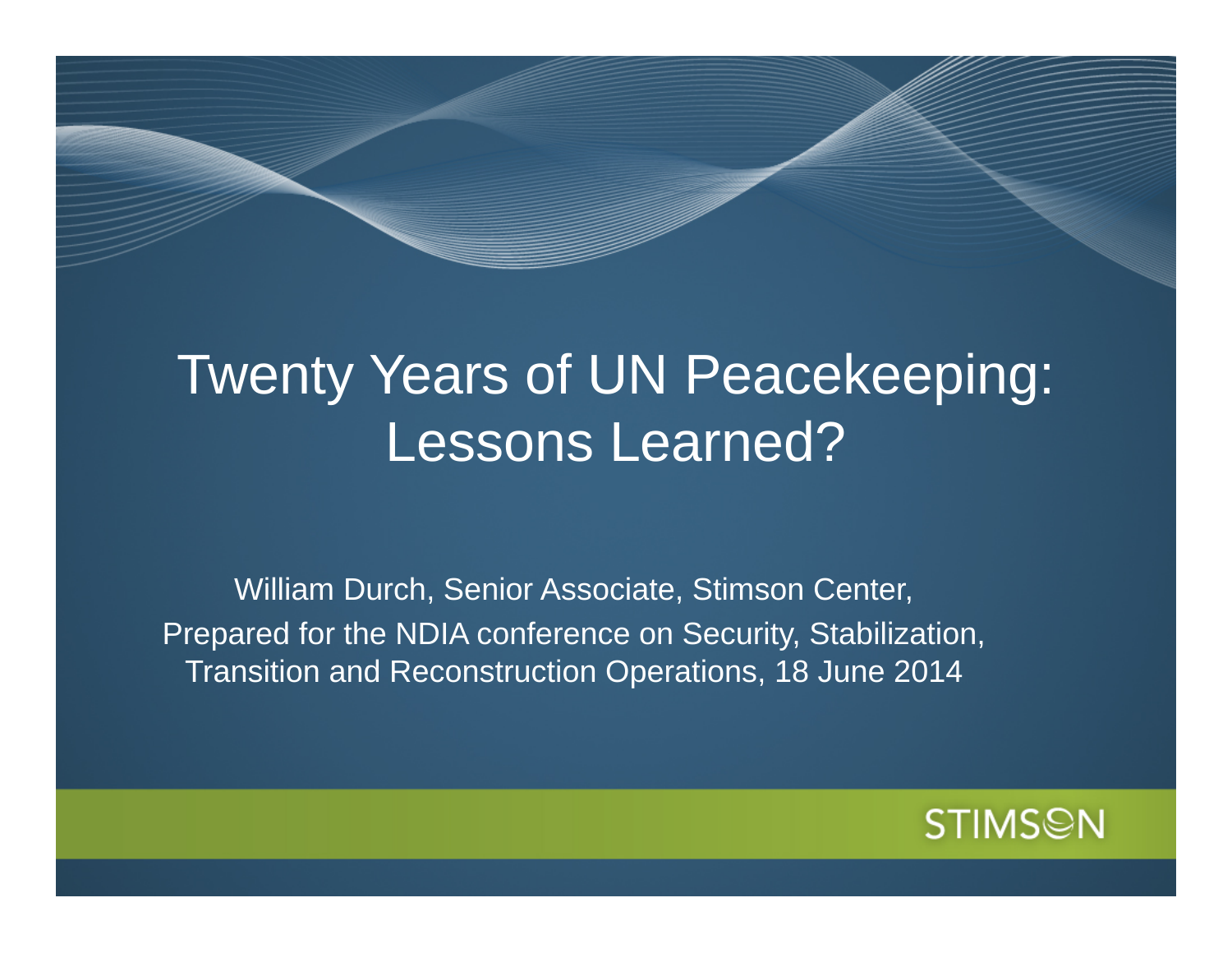### **Peace Operations = Peacekeeping + Peacebuilding**

#### $\blacksquare$ PB includes:

- **Reintegrating former combatants into civilian society,**
- **Strengthening the rule of law (for example, through** training and restructuring of local police, and judicial and penal reform);
- **Improving respect for human rights through the** monitoring, education and investigation of past and existing abuses;
- **Providing technical assistance for democratic** development (including electoral assistance and support for free media); and
- **Promoting conflict resolution and reconciliation** techniques.

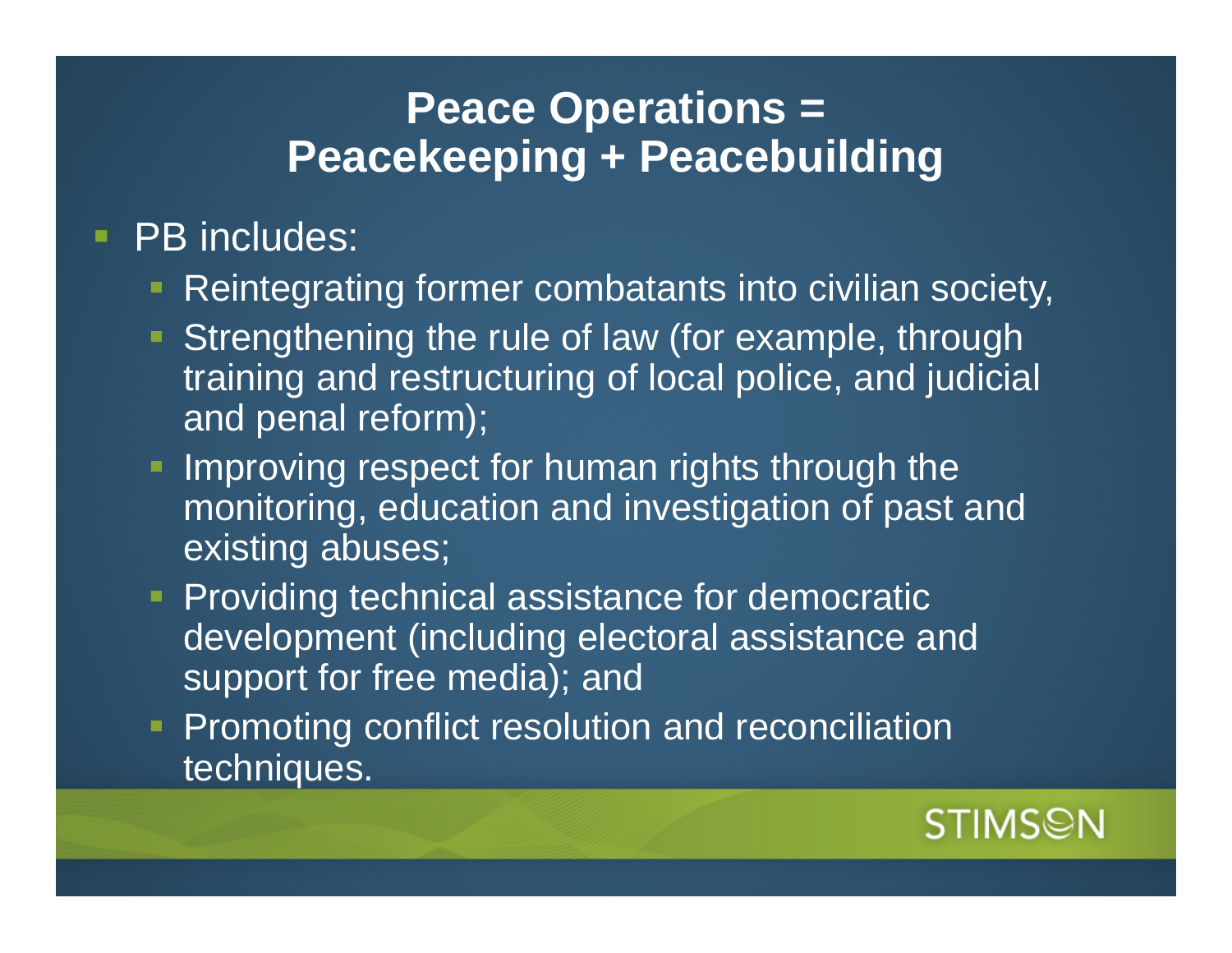# **Peacebuilding and the "Fragile State"**

- $\blacksquare$  "Fragile" is the opposite of "effective." An effective state has:
	- "the capacity and willingness to mobilize resources, exercise political power, control its territory, manage the economy, implement policy, and promote human welfare in an inclusive manner…."

(Alistair McKechnie, "Drawing on Experience: Transforming fragile states into effective ones," *Development Outreach* 11:2 (Oct. 2009): 2.)

- **A** fragile state's grip on these attributes is tenuous, subject to challenge, and hard to regain if challenged by:
	- natural disaster (flood, earthquake, drought/famine)
	- outside human action (invasion, mass flight from elsewhere)
	- internal forces (political rivalry driven by greed/grievance or both)

 $\blacksquare$  A post-conflict state is fragile almost by definition, but a fragile state (Haiti) need not be post-conflict.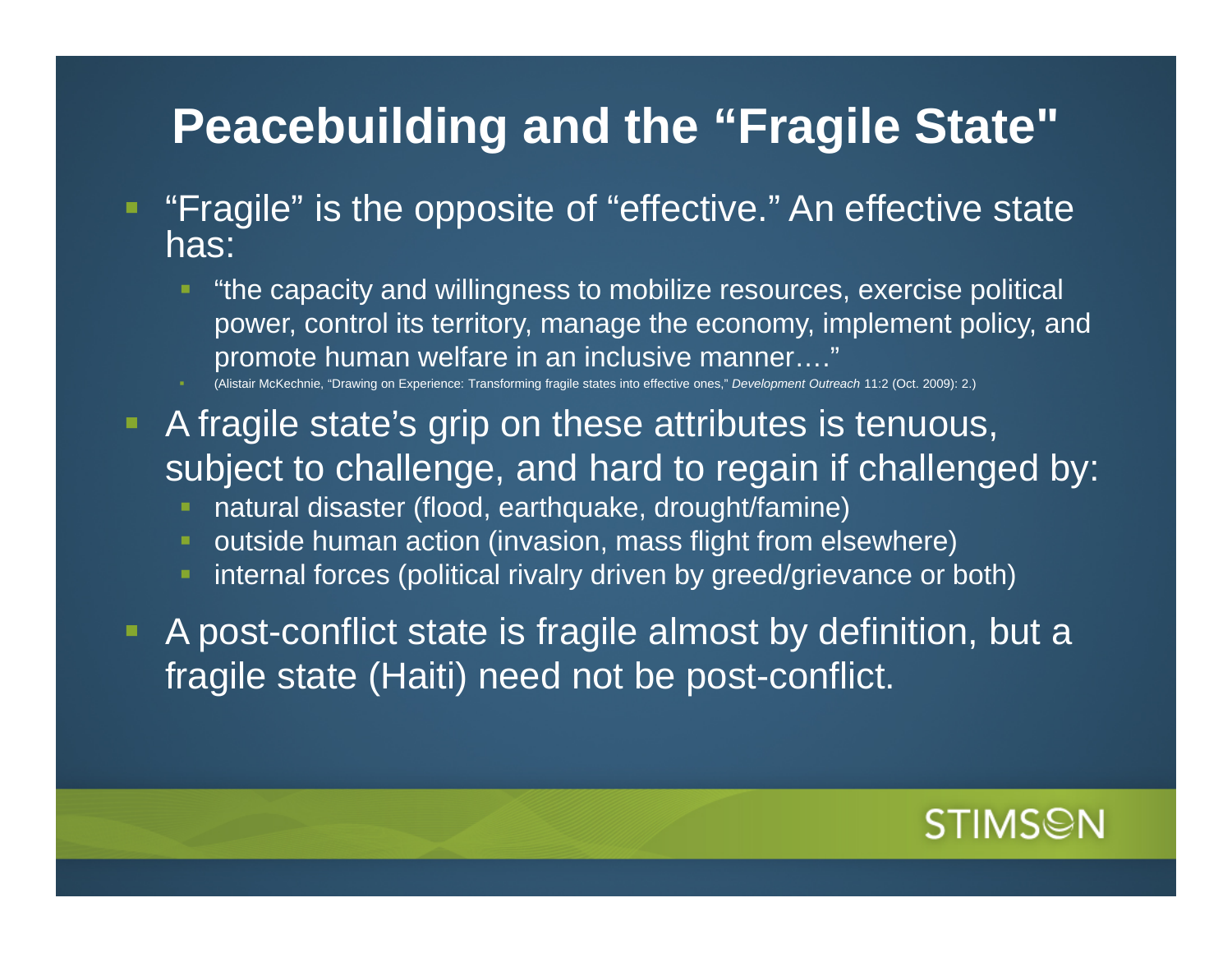# **Problems in Reducing Fragility**

- "Capacity building in post-conflict and fragile states presents three unique challenges: everything is a priority, existing capacity is weak, and visible results must be achieved quickly." (Sanjay Pradhan, "Building Capacity to Move **Past Conflict and Fragility," Ibid., 7.**)
- "In particular, there are two fundamental public goods which [the 60 countries of the bottom billion] are structurally ill-equipped to supply internally: security and accountability. . . Some form of international supply is necessary. . ." (Paul Collier, "A Worldwide Pact for Security and Accountability in Fragile "Bottom Billion" States," Ibid., 10–12.)
- **Service Service**  "Peacekeeping succeeds in bringing down risks that states will revert to conflict, but "there is no coherent budgetary framework in which its value is compared and evaluated against aid." (Collier)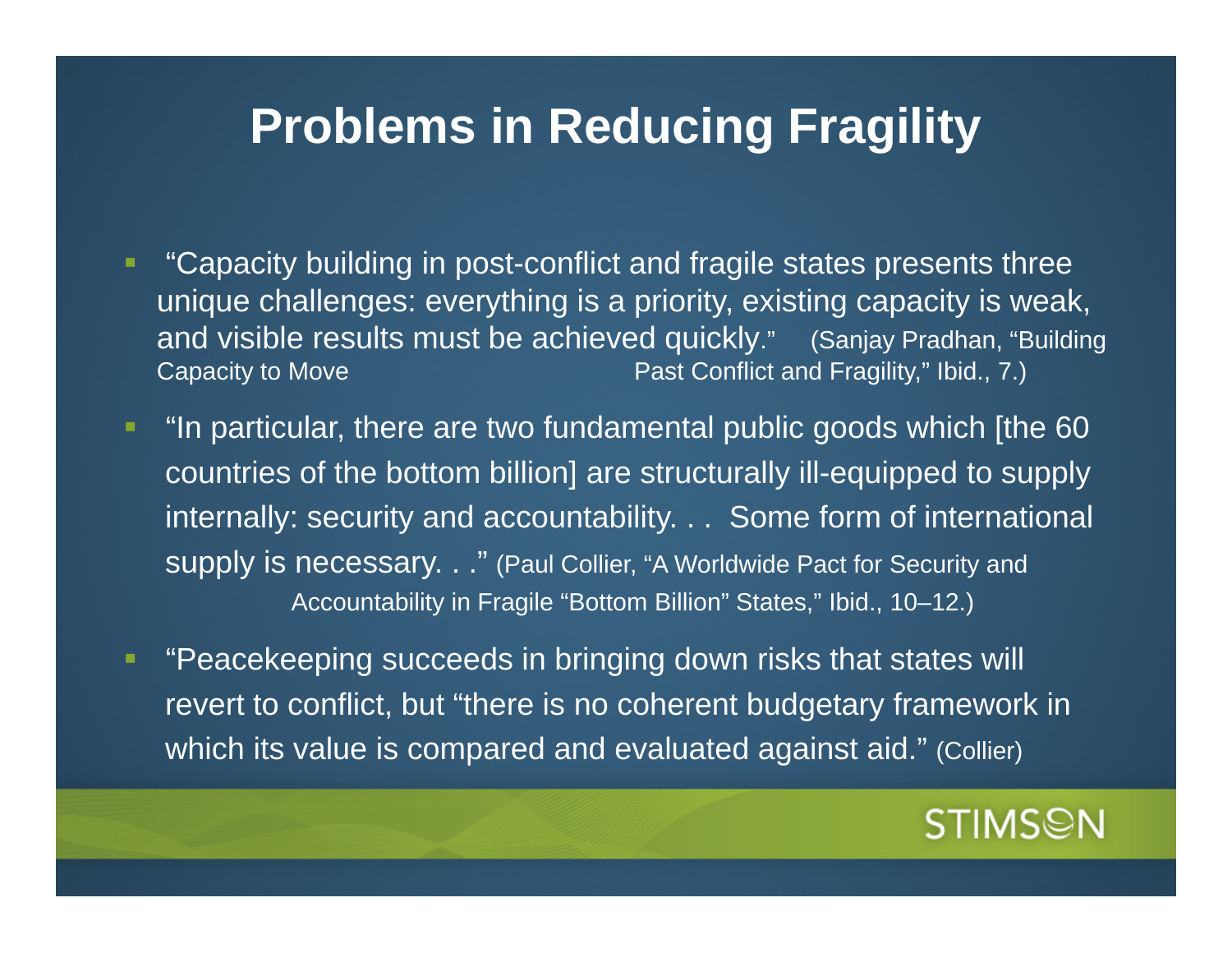# Peace Support Operations, 1948-2008, Parsed by Source of Deployment Authority

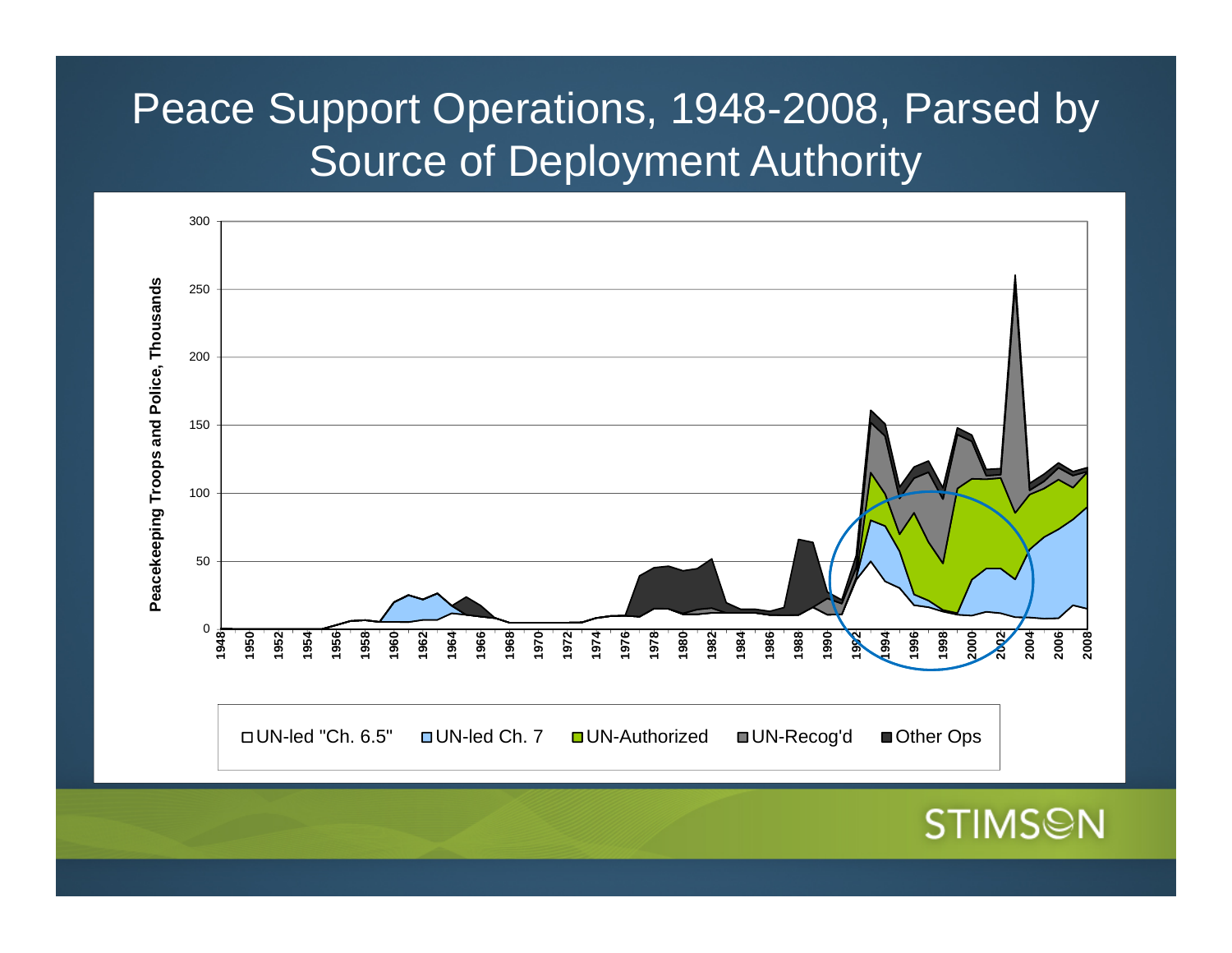#### **UN Mission Personnel Strength, 2004-2012**

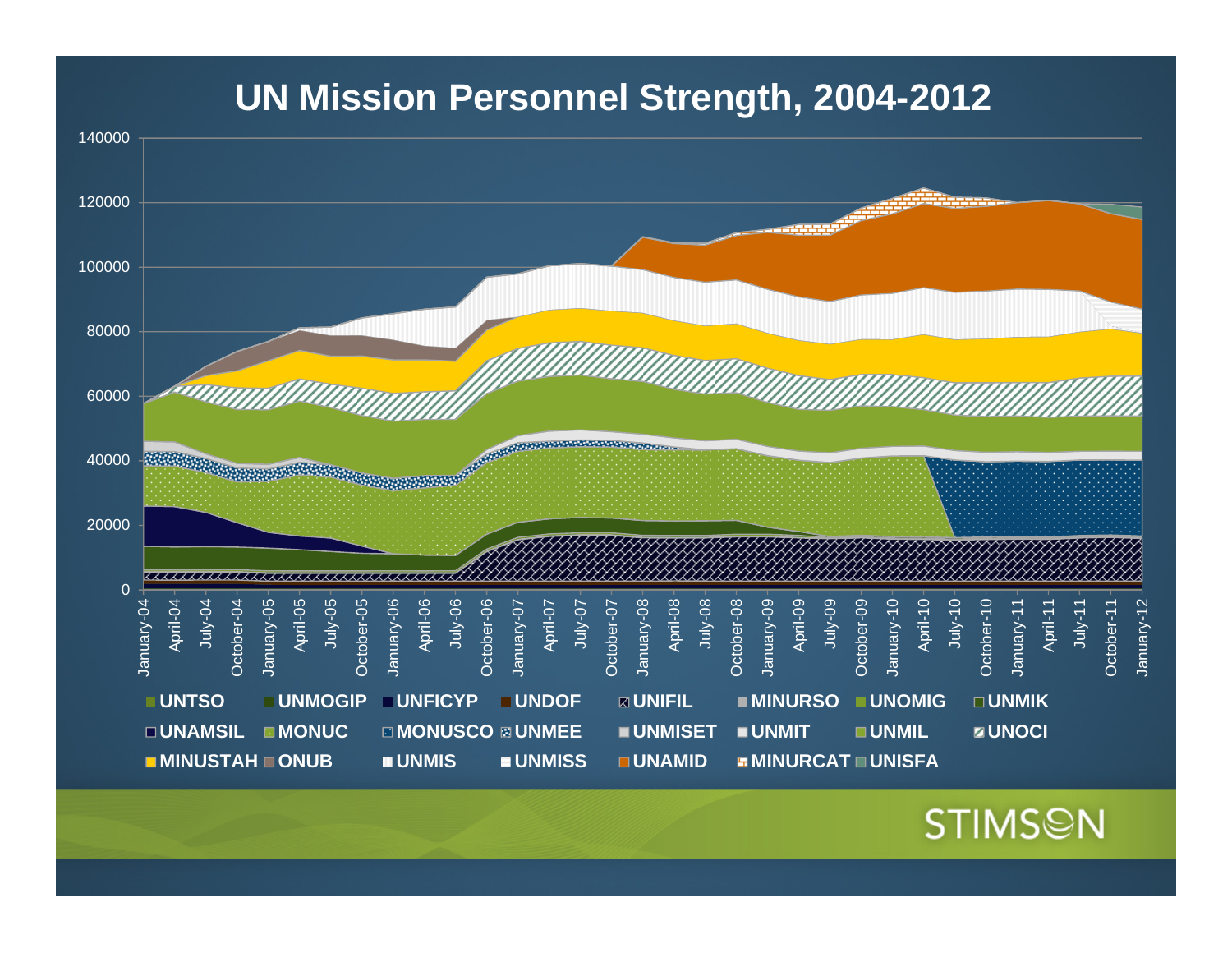### "A mission's reach should exceed its grasp, or what is 'world peace' for?" \*

- Security Council mandates: repeatedly exceeding politicalsecurity capacities of implementers.
- "National ownership" goals vs. entrenched local interests & networks reaching back into wartime.
- Insufficient or inconsistent high-level political back-up to the operational level.
	- Temporary exception? Eastern DRC/M23/FIB and associated 'Peace and Security Framework' for the region.

(\*Apologies to John Donne)

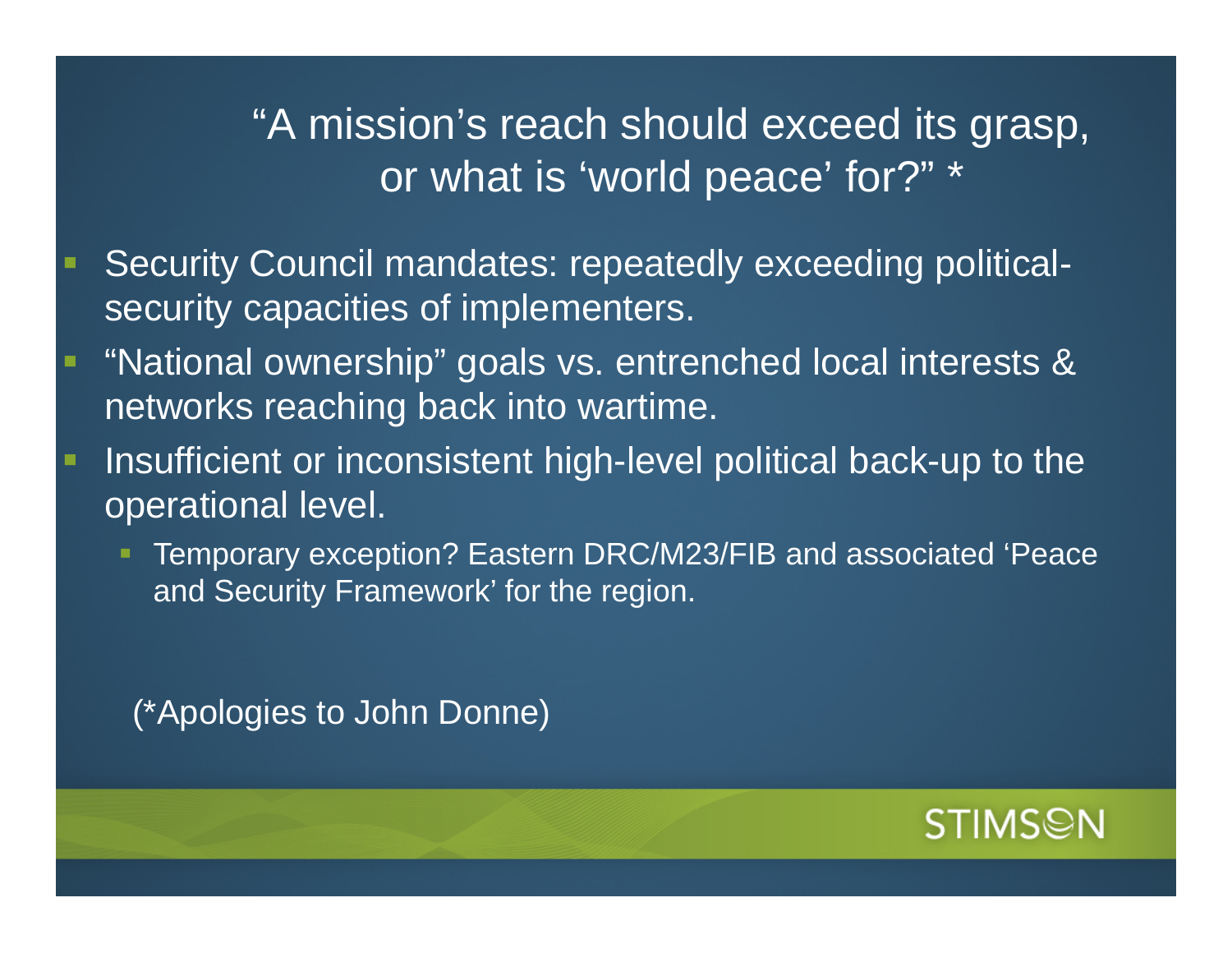## **Notional Trends in Operating Environments**

| Level of<br><b>Violence</b> | <b>Description of Levels</b>                                         | <b>UNMIBH</b> |   | $\sqrt{\frac{1}{2}\left(\frac{1}{2}\right)}\int\limits_{-\infty}^{\infty}\frac{d\zeta}{\zeta}=\sqrt{\frac{1}{2}\left(\frac{1}{2}\right)}\int\limits_{-\infty}^{\infty}\frac{d\zeta}{\zeta}=\sqrt{\frac{1}{2}\left(\frac{1}{2}\right)}\int\limits_{-\infty}^{\infty}\frac{d\zeta}{\zeta}=\sqrt{\frac{1}{2}\left(\frac{1}{2}\right)}\int\limits_{-\infty}^{\infty}\frac{d\zeta}{\zeta}=\sqrt{\frac{1}{2}\left(\frac{1}{2}\right)}\int\limits_{-\infty}^{\infty}\frac{d\zeta}{\zeta}$ |              |   | UNIMISET | $\sqrt{\frac{1}{2}}$ | UNOCI | <b>SANG</b> | <b>MINUSTAH</b> | UNVIS<br>UNVIS | <b>TIMMLY</b> | <b>OIMAND</b> | <b>MINURCAT</b> | UNINISS | MINUSMA      |                        |
|-----------------------------|----------------------------------------------------------------------|---------------|---|------------------------------------------------------------------------------------------------------------------------------------------------------------------------------------------------------------------------------------------------------------------------------------------------------------------------------------------------------------------------------------------------------------------------------------------------------------------------------------|--------------|---|----------|----------------------|-------|-------------|-----------------|----------------|---------------|---------------|-----------------|---------|--------------|------------------------|
| 10                          | No cease-fire; major armed<br>violence in some or all of AOR         |               |   |                                                                                                                                                                                                                                                                                                                                                                                                                                                                                    |              |   |          |                      |       |             |                 |                |               |               | $\mathbf{x}$    |         |              | Notional<br>trend line |
| 8                           | Partial cease-fire (btw. certain<br>groups or in parts of AOR)       |               |   |                                                                                                                                                                                                                                                                                                                                                                                                                                                                                    |              |   |          |                      |       |             |                 |                |               | X             | $\mathbf{x}$    |         | X            |                        |
| $\overline{7}$              | All armed parties sign accord;<br>one or more sign in bad faith*     |               |   |                                                                                                                                                                                                                                                                                                                                                                                                                                                                                    |              | X |          |                      | X     |             |                 |                |               |               |                 | X       |              |                        |
| 6                           | Significant, hostile armed groups<br>are not parties to peace accord |               |   |                                                                                                                                                                                                                                                                                                                                                                                                                                                                                    | $\mathbf{x}$ |   |          |                      |       | X           |                 | X              |               | $\sf X$       |                 |         | $\mathsf{X}$ |                        |
| 5                           | All parties sign in good faith;<br>violent factions break away       |               |   |                                                                                                                                                                                                                                                                                                                                                                                                                                                                                    | $\mathsf X$  |   |          |                      |       |             |                 | X              |               |               |                 | X       |              |                        |
| 4                           | General cease-fire; no peace<br>laccord                              |               |   |                                                                                                                                                                                                                                                                                                                                                                                                                                                                                    |              |   |          |                      |       |             | X               |                | X             |               |                 |         |              |                        |
| 3                           | Other states/entities use ex-<br>fighters for criminal purposes      |               |   |                                                                                                                                                                                                                                                                                                                                                                                                                                                                                    | $\mathsf{X}$ |   | X        | X                    |       |             |                 |                | X             |               | X               |         | X            |                        |
| 2                           | All armed parties sign accord;<br>one or more obstruct mission       | X             | X |                                                                                                                                                                                                                                                                                                                                                                                                                                                                                    |              |   |          |                      | X     |             |                 | X              |               | $\sf X$       |                 | X       |              |                        |
|                             | All armed parties sign in good<br>faith; minimal spoiler activity    |               |   | X                                                                                                                                                                                                                                                                                                                                                                                                                                                                                  |              |   |          | X                    |       |             |                 |                |               |               |                 |         |              |                        |

\*Indicators of bad faith: resumption or continuation of violence against political, ethnic or religious foes.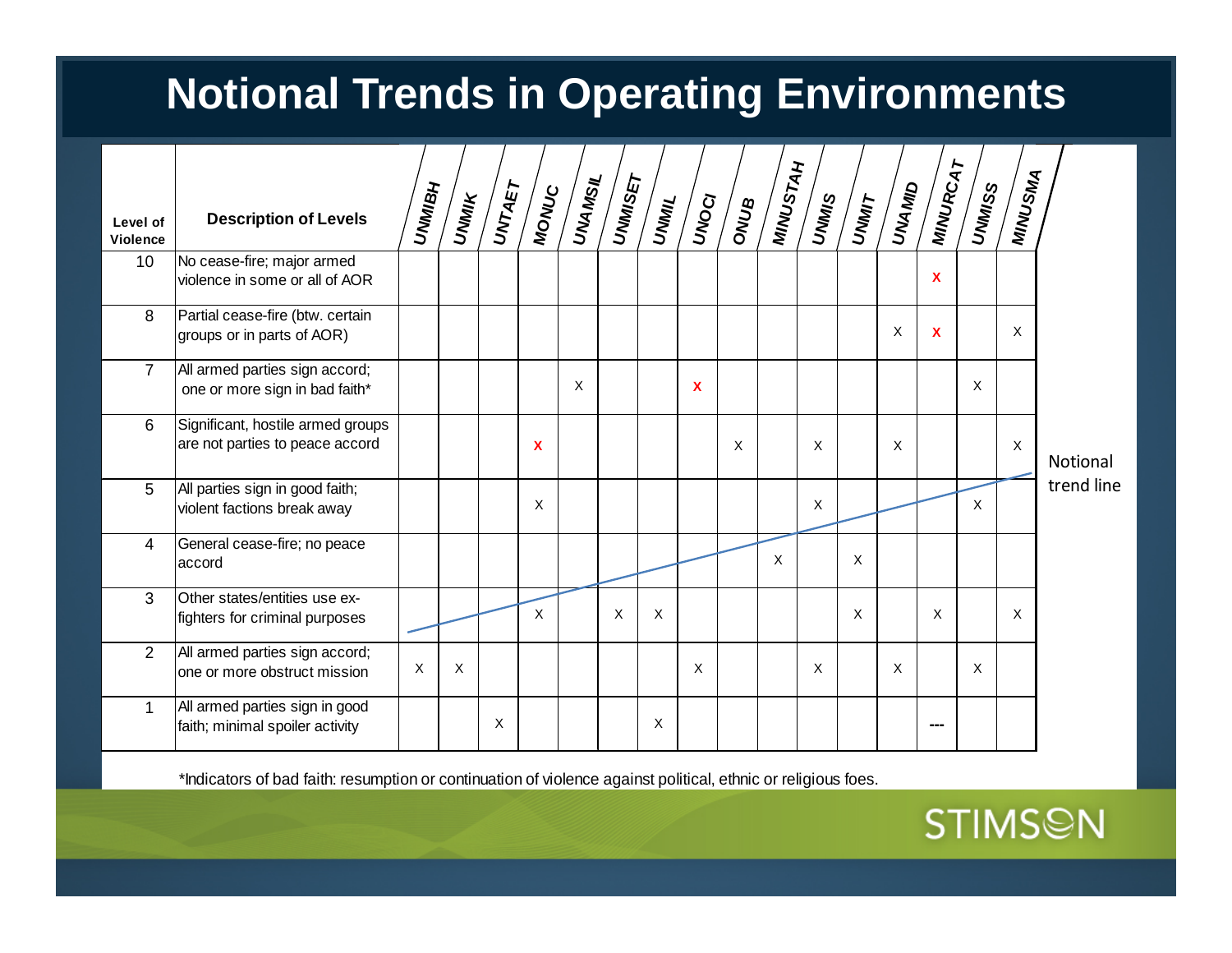### **What we know about what interventions need in order to accomplish their objectives.**

- $\blacksquare$ Sustained great power support for peace.
- $\blacksquare$ Sustained support for peace in the neighborhood.
- Local parties' willingness to shift from military to political competition and risk political loss (with expectation of survival and opportunity to compete and win later).
- Necessary evolution of local politics beyond wartime leaders.
	- Croatia, Bosnia, Serbia, Angola, Sierra Leone, Liberia.
- That marginal control of natural resources by legitimate local actors can fuel "spoiler" activities.
- $\blacksquare$  International peace support "team" must be able to invest at least a decade in the socio-political-economic transformation.

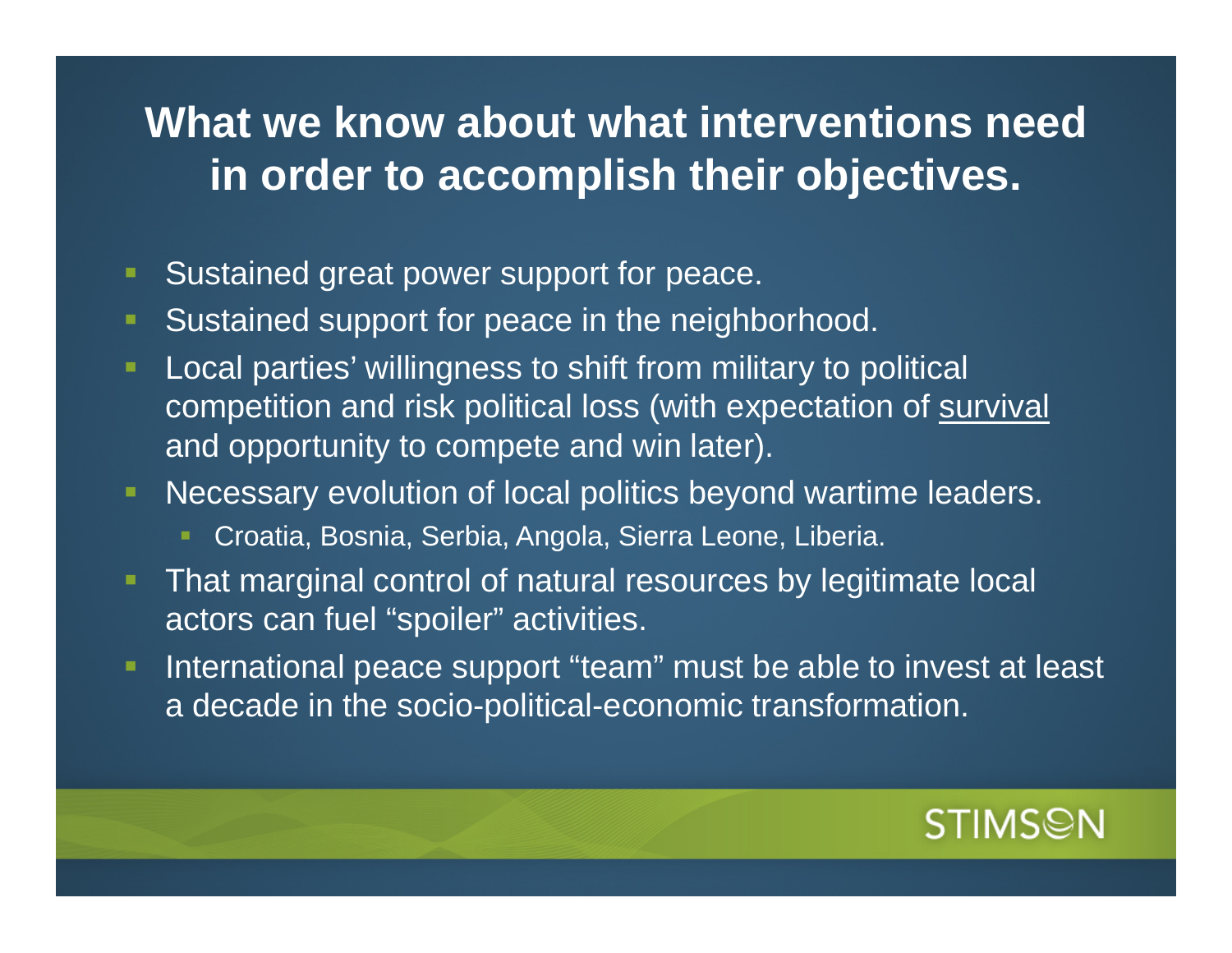#### Transition From/To Types

- **Transitional Administration to Supporting Operation**
- **Larger to smaller complex operation**
- ٠ Complex operation to special political mission
- Ξ Complex operation to government (and UNCT).
- SPM to government (and UNCT).
- Mission to chaos.

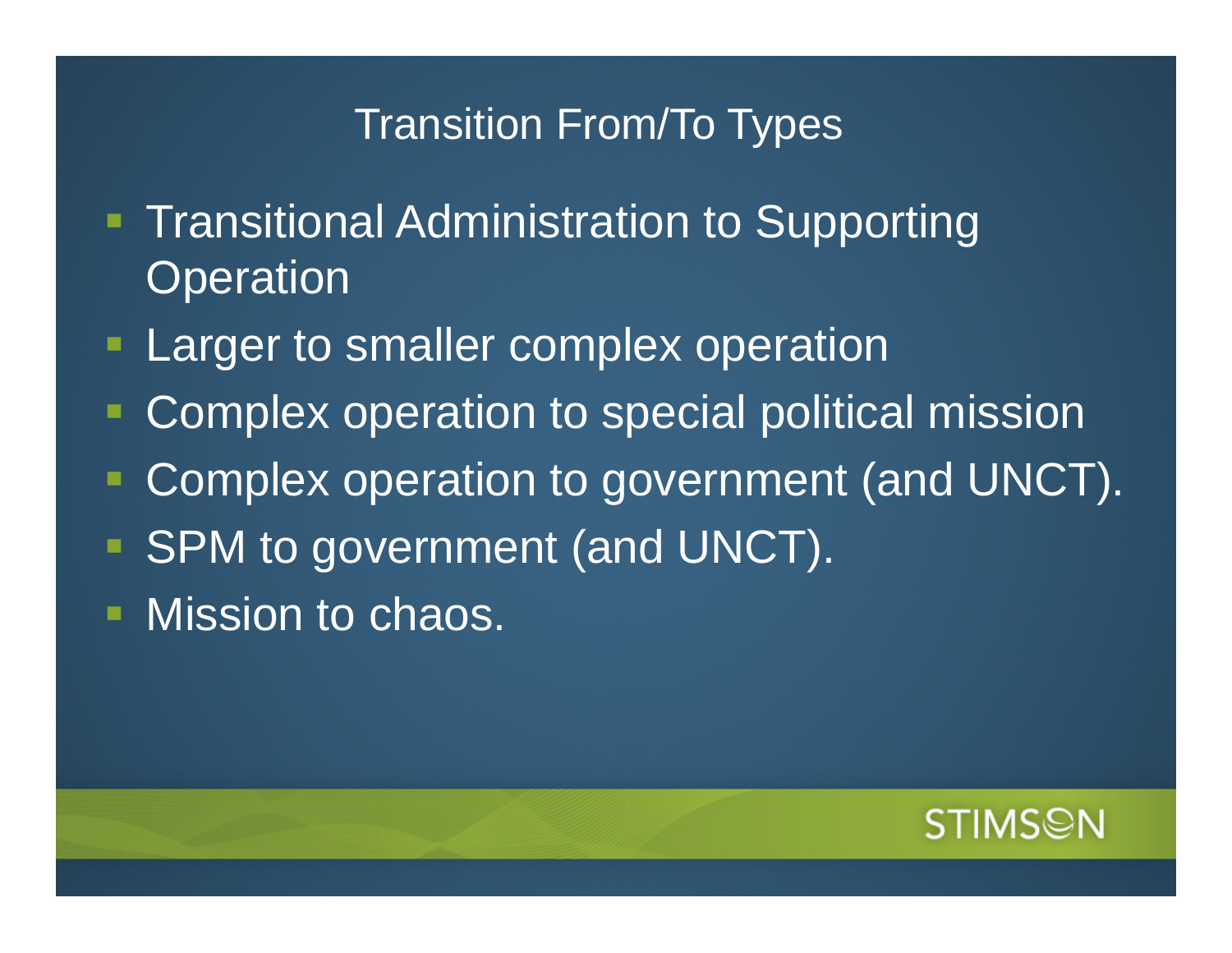#### Transition Factors Outside the Control of the Operation

- Almost everybody and everything not specifically within the operation and some that are within it:
	- Regional political and conflict processes
	- Transnational organized crime
	- The host government
	- **Ethnic/confessional communities' default response to insecurity**
	- **IDP** and refugee returns
	- Partners who transition by the clock (duration-specific regional or coalition operations)
	- Partners who don't transition by the clock (at least not yours)
	- Troop and police contributing countries' caveats
	- **Humanitarian actors' views and programming**
	- $\blacksquare$ Donors' legislatures, aid agencies, and implementing partners
	- The climate, weather, and geology of the mission area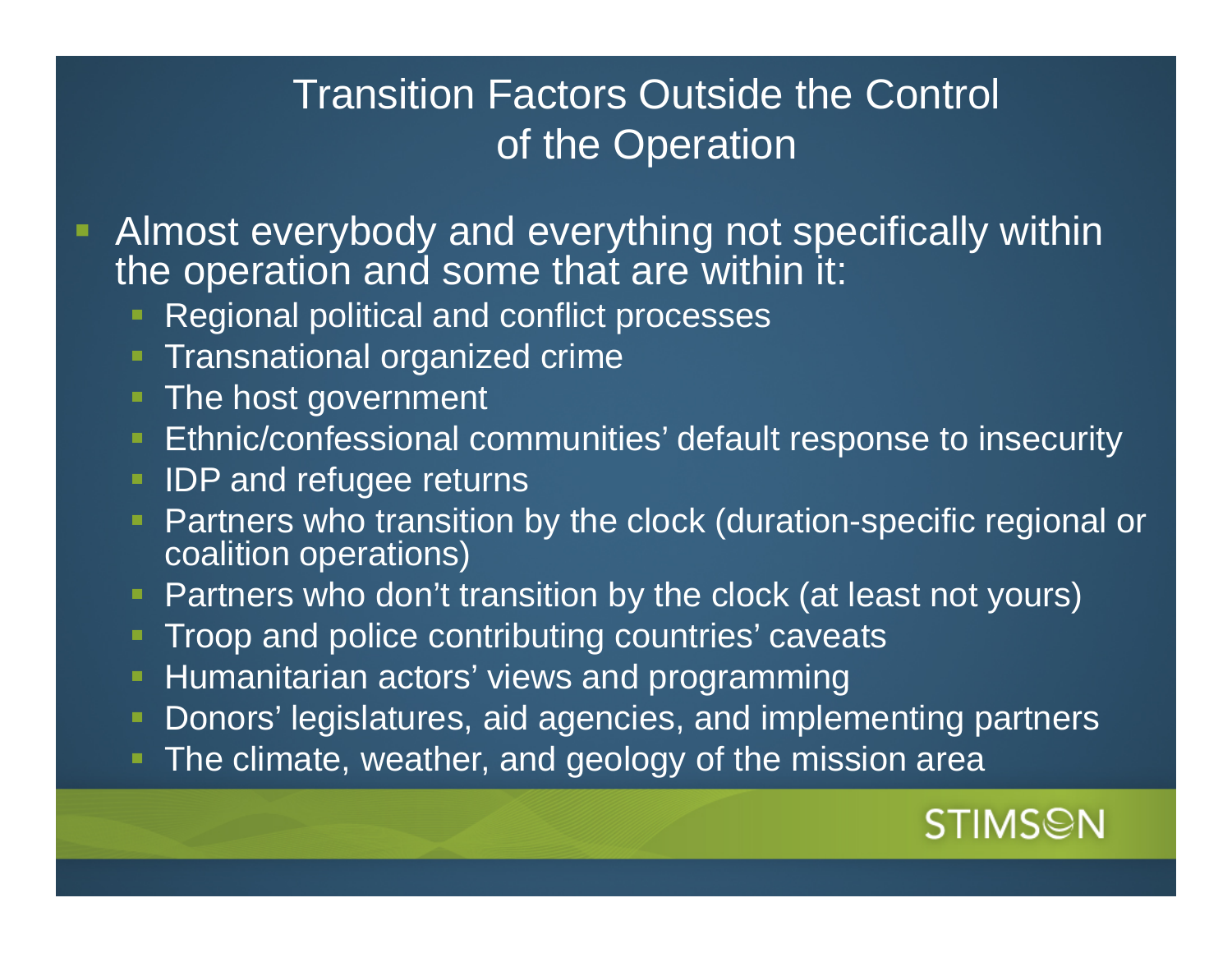| <b>Outcomes</b>                                         | <b>Sample Completed Operations</b>                                                                                                                                          |
|---------------------------------------------------------|-----------------------------------------------------------------------------------------------------------------------------------------------------------------------------|
| <b>Measured goal attainment</b>                         | Nicaragua (UN, 1990; CIAV, ~1994)<br>Cambodia (UN, 1993), Mozambique<br>(UN, 1994), Croatia (eastern, UN,<br>1998), Bosnia (2002), Kosovo? (2008)                           |
| <b>Predicted goal attainment</b>                        | Sierra Leone (UN, 2005, accurate)<br>Timor Leste (UN, 2005, inaccurate;<br>2012, accurate so far)                                                                           |
| Strategic consent revoked<br>[Return to war/evacuation] | Egypt-Israel (1967), Angola (1992-98)<br>Iran-Iraq (1990), Somalia (1995),<br>Bosnia (1995), Iraq-Kuwait (2003),<br>Burundi (2006), Ethiopia-Eritrea<br>(2008), Chad (2010) |
| Strategic need goes away<br>(interstate peacekeeping)   | Not so far (e.g., southern Lebanon,<br>Golan Heights, Sinai, Kashmir,<br>Cyprus)                                                                                            |